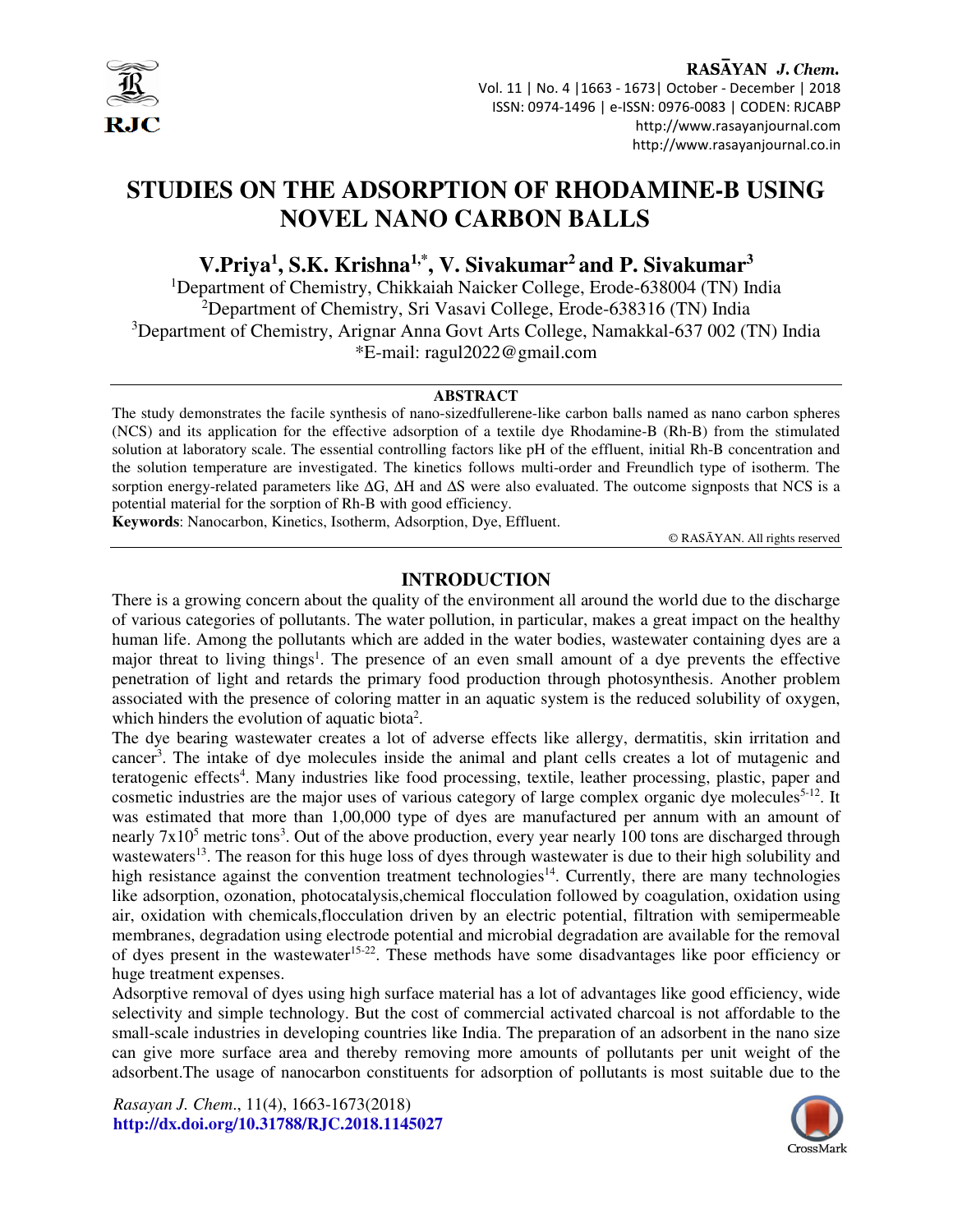excellent surface to bulk ration. The objective of the research is to prepare a novel nano carbon and analyzing its ability for the adsorption of Rhodamine-B.

# **EXPERIMENTAL**

#### **Materials**

All chemicals were used are of analytical grade, purchased and used as received without additional purification. All solutions prepared using double distilled water. Waste engine oil was used for the preparation of carbon ball.

#### **Preparation of Green Catalyst and NCS**

The multi-metal catalyst was synthesized in a green procedure using the following steps. The stems of *Alternantherasessilis* was air dried and cut with a mean size of 2 to 5 cm length. It is burnt in a muffle furnace at 750°C for 1 h under a constant flow of Nitrogen at 0.1 bar. The carbon washed with pure water two times followed by alcohol wash, the washed carbon dried in air oven at  $110^{\circ}$ C for 24 h<sup>23</sup>. The carbonized stems of *Alternantherasessilis* were soaked with waste engine oil for about 30 min and then air dried for about 1 h. The air-dried, oil-soaked carbonized stems were kept on a stainless steel grill and it is burnt from the bottom using LPG as fuel mixed with air. The soaked stems will start to burn at its ignition temperature, then the fuel gas (LPG) was cut off and the air inlet is regulated in such a way that, the combustion temperature was controlled at 420 to 470°C. The soot formed during the combustion was collected using a dome-shaped surface of Stainless steel lid (316SS) which is kept over the combustion chamber. The excess exhaust gas allowed to escape through exhaust holes. The ash formed during the combustion process was frequently removed through the discharge opening provided at the bottom of the reactor. The carbon deposited at the inner surface of the stainless steel dome was carefully collected, washed with plenty of distilled water followed by a single alcohol wash. The NCS is activated using a microwave oven at 600w of power at a dwell time of 10 min. The SEM images of NCS were viewed using a Zeiss Electron microscope at a maximum magnification of  $41.14 \times 10^3$  zooming.

#### **Batch Adsorption Studies**

Rhodamine-B (Rh-B)a basic dye with a molecular weight of 479.02, formula  $C_{28}H_{31}CIN_2O_3$ , C.I No. 45170 and the absorption maxima at 543 nm, (E. Merck, India) is used as a model solute for the adsorption studies. A stock solution of 1000 mg/L is prepared using an appropriate amount of dye dissolved in distilled water and further diluted solutions prepared from this stock solution. For the batch mode adsorption studies, 100 mL of dye solution of specified concentration is equilibrated with 100 mg of NCS in 250 mL tight lid reagent bottle (Borosil-R glass bottles) using REMI make an orbital shaker. For the effect of pH, 1M HCl and 1M NaOH solutions are used for the alteration of pH of the solution. After the specified time of agitation, the contents of the flask are centrifuged using Universal make centrifuge at 5000 rpm and the final concentration of the dye solution is estimated by measuring the optical density at the λmax of Rh-B solution (543 nm) using UV-VIS spectrometer (Model : Elico-BL198). All the adsorption experiments have been done in duplicated and the maximum deviations from the two runs are 4% only.

The percentage and amount of dye removed through adsorption are calculated using the following relationships.

Percentage of dye removed = 
$$
\frac{Initial\ concentration(C_0) - concentration\ at\ time\ t\ (C_t)}{Initial\ concentration\ (C_0)} \times 100
$$
 (1)

The quantity of Rh-B removed per unit quantity of NCS  $(q_t)$ 

$$
= (C_0 - C_t) \frac{v}{w} \text{ mg/g}
$$
 (2)

Where, V is the volume of dye solution in mL and W is the weight of adsorbent in grams.

#### **Kinetic and Isotherm Models used3,24**

1664 The four different kinetic models such as the pseudo-first-order model, pseudo-second-order model, Elovich model and Intra-particle diffusion model were used to assess the mechanism of dye adsorption.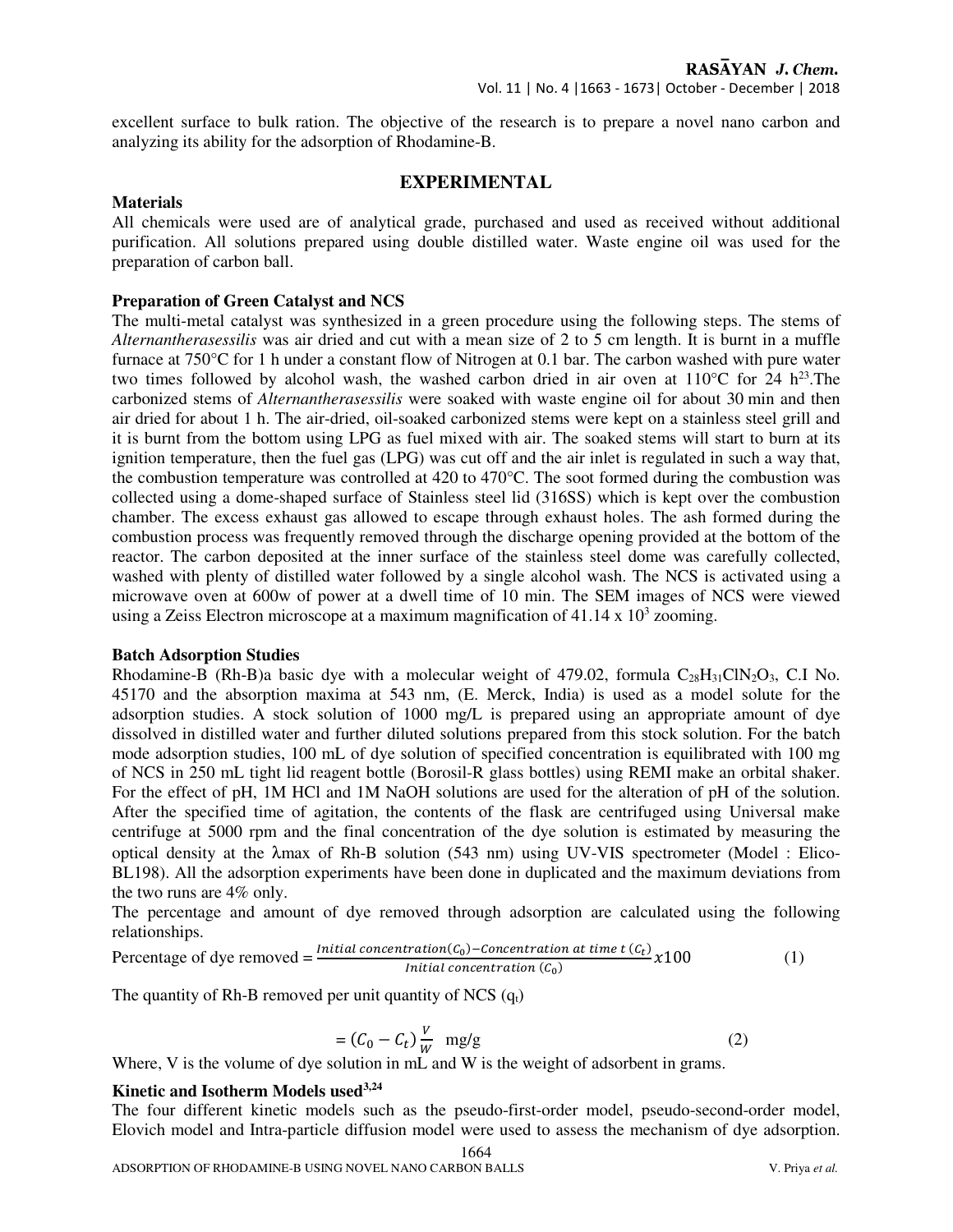Langmuir and Freundlich isotherm models were used for equilibrium temperature studies. Energy changes of the sorption processes were evaluated with the help ofVan't Hoff plot.

| Table-1                        |                                                                                                       |  |  |  |
|--------------------------------|-------------------------------------------------------------------------------------------------------|--|--|--|
| Model                          | Equation                                                                                              |  |  |  |
| Pseudo-first order model       | $\log(q_e - q_t) = \log q_e - \frac{k_1}{2.303}t$                                                     |  |  |  |
| Pseudo-second order model      | $\frac{t}{q_t} = \frac{1}{k_2q_e} + \frac{1}{q_e}t$                                                   |  |  |  |
| Elovich model                  | $q_{t} = \frac{1}{\beta} \ln(\alpha \beta) + \frac{1}{\beta} \ln(t + t_{0})$                          |  |  |  |
| Intra-particle diffusion model | $q_t = k_d \cdot t^{1/2}$                                                                             |  |  |  |
| Langmuir model                 | $\frac{C_e}{C_e} = \frac{1}{C_e} + \frac{C_e}{C_e}$<br>$q_e$ $Q_0.b_L$ $Q_0$                          |  |  |  |
| Freundlich model               | $\log q_e = \log k_f + \frac{1}{n} \log C_e$                                                          |  |  |  |
| Thermodynamic parameters       | $\Delta G = -RTln b_L$<br>$\Delta G = \Delta H - T \Delta S$<br>ΔH AS<br>$ln K_c = -\frac{1}{RT} + -$ |  |  |  |

# **RESULTS AND DISCUSSION**

# **General Characteristics**

The scanning electron microscopic images of NCS are shown in Fig.-1. As observed from the SEM images of the pure carbon samples, the clusters of carbon nanospheres of sizes ranging between 50 and 80 nm are present. The other characteristics of NCS are given in Table-1(a). The NCS has a pH and  $pH_{ZPC}$ blow 7.0, could have been due to the presence of acidic functionalities. As the carbon is nano-sized, the bulk density is very small and the surface area is  $700.7 \text{ m}^2/\text{g}$ , which is comparable with that of commercial variants.



Fig.-1: SEM image of pure NCS

# **Effect of pH on the Adsorption of Rh-B**

One of the most important environmental variables that might be considered for the design and development of a good adsorption system is the solution pH. Most of the dyes in its aqueous solution will exist as an ion. These ionized dye molecule show variable adsorption on varying the solution pH may have a different role.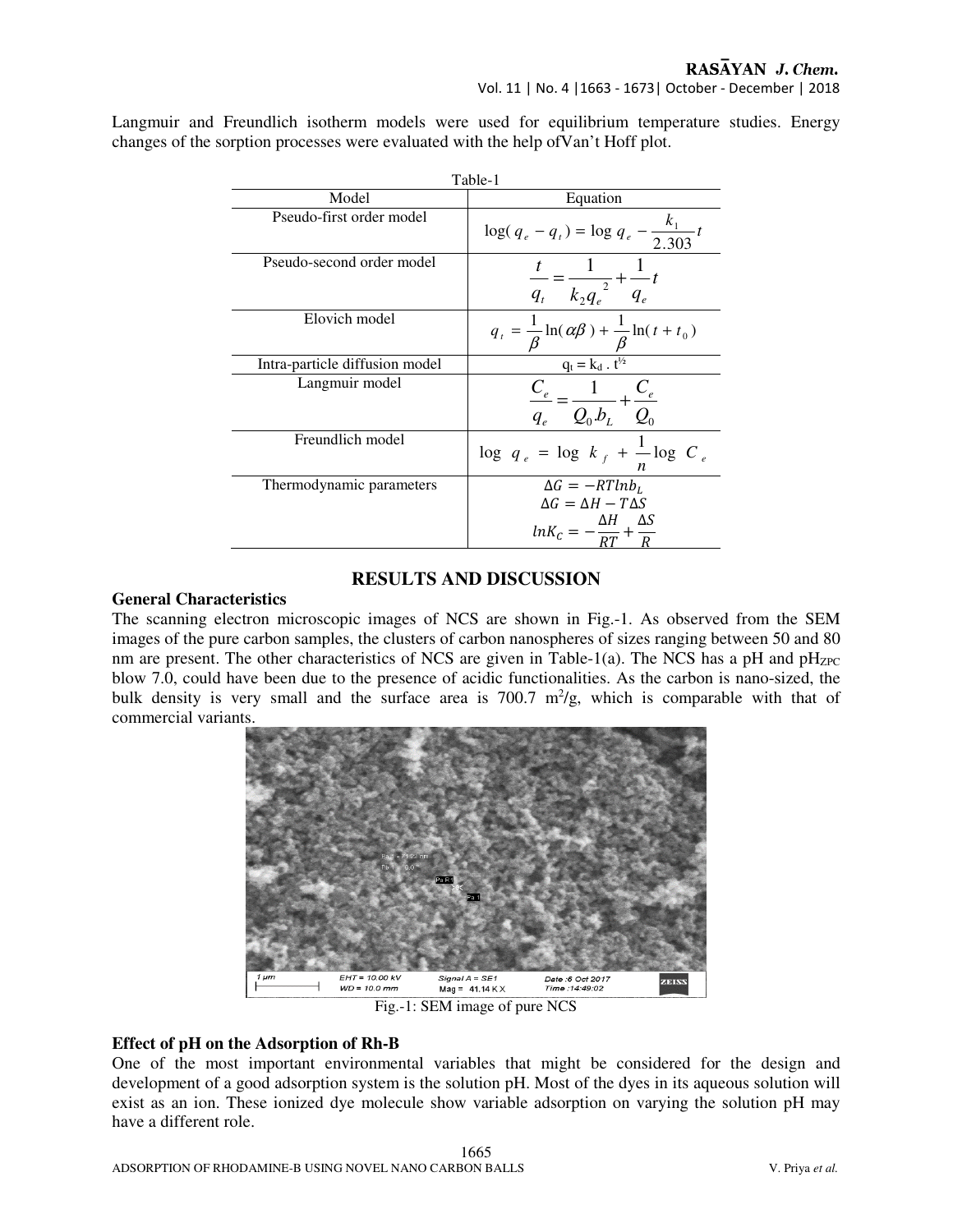Vol. 11 | No. 4 |1663 - 1673| October - December | 2018



Table-1: Certain Properties of NCS



The  $pH<sub>zpc</sub>$  value obtained for the NCS is 6.8, (as shown in Fig.-2). Below the pH of 6.8, the NCS acquires a positive charge and above 6.8, the surface of NCS acquires a negative charge<sup>25,26</sup>. The selected dye Rhodamine-B is a cationic dye, which exists as Rh-B<sup>+</sup> and Cl<sup>-</sup> in its aqueous solution. When the solution pH is less than the pH<sub>zpc</sub> of NCS, the surface of NCSacquires a positive charge and it will repel the positively charged Rh-B<sup>+</sup> ion. As observed from the Fig.-3, the adsorption of Rh-B increases from 49.6% to 82.4% on increasing the solution pH from 2.0 to 7.0.





At lower pH, the surface of NCS has great positive and hence repels the dye cations. On increasing the solution pH, the positive charge of NCS surface decreases, which favors the adsorption. When the pH exceeds the pH<sub>zpc</sub> of NCS, the surface of NCS is negative and further favors the adsorption of Rh-B<sup>+</sup> ions<sup>27</sup>. The maximum Rh-B sorption was achieved at pH of 10.0 and it decreases to 86.4% when the solution pH reaches 12.0.For large scale operations of Rh-B adsorption by NCS, the solution must be adjusted to basic nature (i.e pH of 10.0).

1666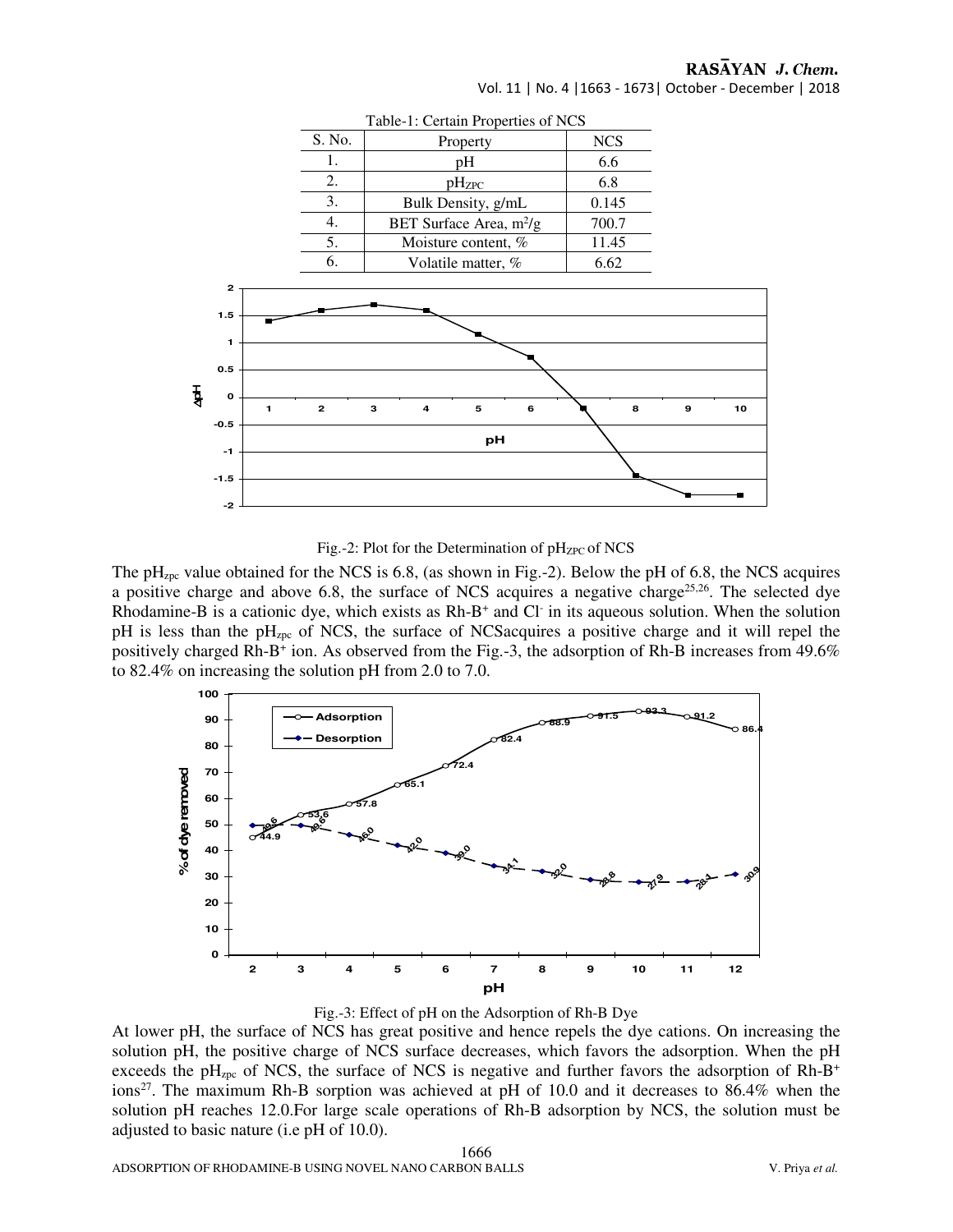Vol. 11 | No. 4 |1663 - 1673| October - December | 2018

The desorption studies were performed to check the reusability of the novel adsorbent using a known quantity of dye-loadedNCS. As observed inFig.-3, the desorption was maximum at a pH of 2.0 (44.9%) and it decreases on increasing the pH from 2.0 to 12.0. At lower pH, the competitive  $H^+$  will easily displace the Rh-B<sup>+</sup>, whereas at higher pH, the OH ions will not favor the desorption. The adsorbent can be successfully employed up to 8 cycles with the good quantum of adsorption.

#### **Effect of Initial Rh-B Concentration**

The impact of initial Rh-B concentration on its adsorption performance with NCS was evaluated by changing the initial Rh-B concentration from 20 to 100 mg/L for a fixed volume of 100ml and an adsorbent dosage of 100mg. As observed from the fig. 4a, it was clear that the rate of adsorption increases with time and reaches equilibrium at 90 min. In the beginning, the rate of adsorption was rapid, as the bare NCS surface favors the adsorption of Rh-B at a faster rate. Also, the high concentration gradient between the solid-liquid interfaces creates more driving force, which leads high initial adsorption rate. The increase of Rh-B concentration does not have much influence on the attainment of equilibrium. During the progression, the concentration gradient across the solid-liquid interface diminishes and the speed of adsorption also decreases.

When the initial Rh-B concentration increased from 20 to 100 mg/L, the quantity of Rh-B removed by adsorption increases from 19.68 to 79.13 mg/g. Whereas, the percentage of removal of Rh-B decreased from 98.39 to 79.13 % on increasing the initial Rh-B concentration from 20 to 100 mg/L. At lower concentrations, the probability of the availability of surface sites for a given dye molecule is more than at higher concentration. At higher initial concentrations, the number of sorbent sites per given number of the dye molecule is less, which results in lower adsorption percentage<sup>28</sup>.



Fig.-4: Variation of Rh-B Adsorption onto NCS (a) Concentration Variation, (b) Temperature Variation

# **Influence of Temperature**

It is a well-known fact that the adsorption of a solute from its solution increases with temperature if it is chemisorption. In the case of physisorption, the rate of adsorption decreases with the increase in temperature. The porous activated materials may have surface functionalities (which favor the chemisorption type of adsorption) and mesopores and micropores (which favors the physisorption type of adsorption). In most of the adsorbent –adsorbate systems, both physisorption and chemisorption may operate simultaneously. In this case, the adsorption of Rh-B on to NCS increasing from 53.14 to 56.33 mg/g for the rise of temperature from 30 to 50°C for a fixed initial dye concentration of 60mg/L as shown in Fig.-4b. The endothermic nature is supported by adsorption increase by raise in temperature<sup>29</sup>. The endothermic nature of the Rh-B adsorption onto NCS will further be confirmed by thermodynamical studies using Van't Hoff plots in the subsequent studies.

# **Kinetic Analysis**

1667 For the design and development of a good adsorption system, it is essential to evaluate the kinetic parameters. This kinetic analysis provides essential details about the adsorption process and its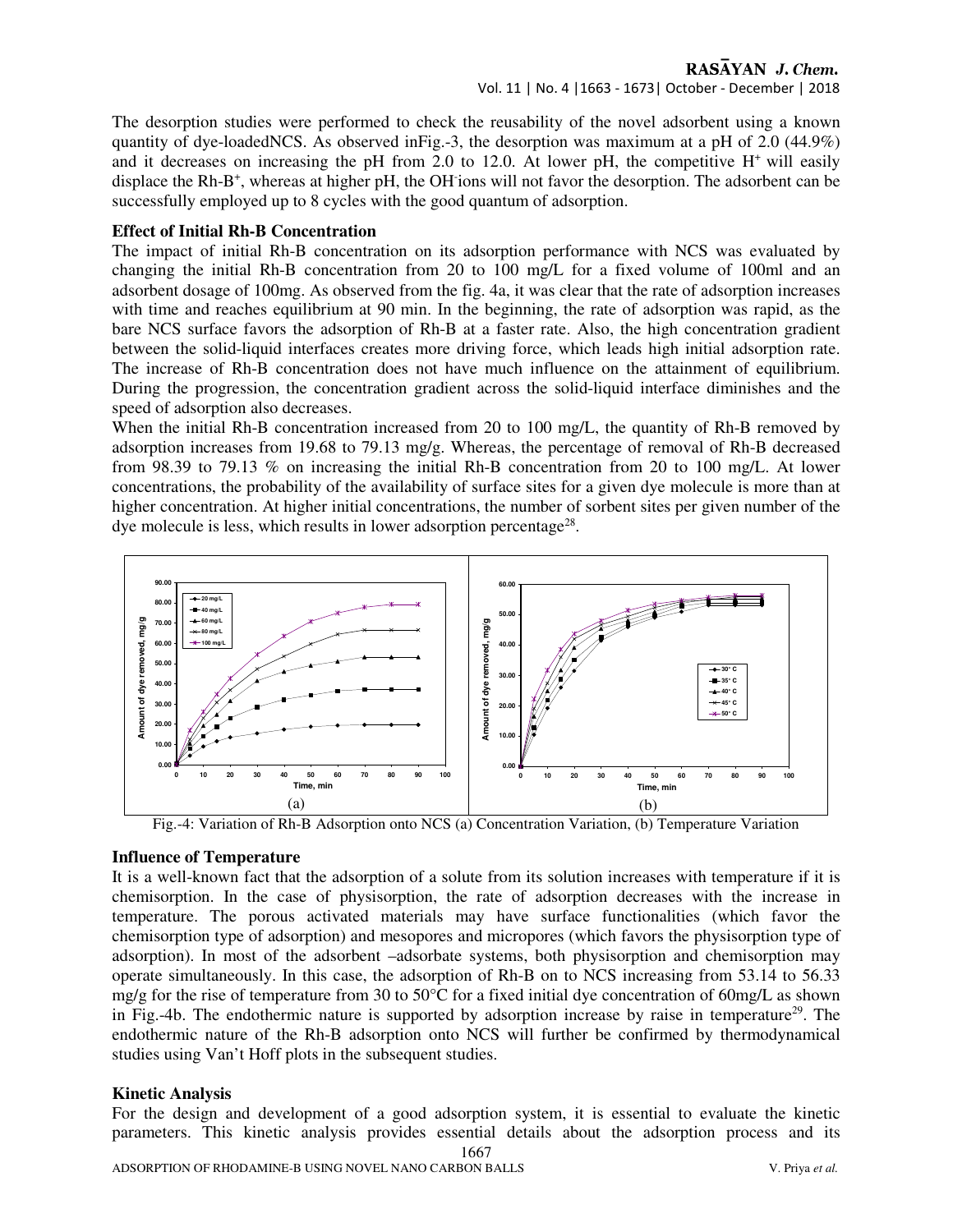mechanism<sup>29</sup>. In this study, the already existing kinetic models were used. The mechanism of adsorption was evaluated using the intra-particle diffusion kinetic model.

# **Pseudo-First Order Kinetic Model**

The pseudo-first order plot for the adsorption of Rh-B onto NCS at various initial Rh-B concentration and temperatures are shown in Fig.-5. The results derived from the pseudo-first order rate constant  $k_1$ decreases from  $6.425 \times 10^{-2}$  to  $5.366 \times 10^{-2}$  min<sup>-1</sup> on increasing the initial Rh-B concentration from 20 to 100 mg/L and it varies from 5.527 to 5.965 x  $10^{-2}$ min<sup>-1</sup> under the range of temperature studied. The  $q_e$ calculated from the pseudo-first-order rate equation show similarities with respect to the experimental values under the various concentrations, but not show any sequential variation with that of experimental values under different temperature range. These results (Table-2) indicated that the pseudo-first-order kinetic model describes the adsorption at lower concentrations and temperatures and it deviates at higher concentrations and temperatures.



Fig.-5: Pseudo-First Order plot of Rh-B Adsorption onto NCS, (a) Concentration variation, (b) temperature variation

# **Pseudo-Second Order Kinetic Model**

According to this modal, the adsorption rate of Rh-B on to NCS depends upon any two terms. The pseudo-second-order plot for the adsorption of Rh-B onto NCS at different concentrations and temperature are shown in Fig.-6. The results derived from the pseudo-second-order model are presented in Table-2.

The pseudo-second-order rate constant k<sub>2</sub> decreases from 2.44x  $10^{-3}$  to 0.37x10<sup>-3</sup> (g/mg/min) on increasing the concentration of Rh-B from 20 to 100 mg/L. But it's value increases when the adsorption system temperature increased from 30 to 50 $^{\circ}$  C. The qe<sub>(cal)</sub> calculated from the pseudo-second-order model show consistent variation with that of experimental  $qe_{(exp)}$  under various initial Rh-B concentrations and temperature.

On analyzing the results of the above kinetic models, the first order model is suitable at the beginning of adsorption and in the later stages, the adsorption follows pseudo-second-order kinetics.

# **Elovich Kinetic Model**

The Elovich model is derived based on the assumption of chemisorption type of adsorption of Rh-Bon to NCS (Fig.- not shown). The Elovich parameter  $α(mg/g/min)$  and the initial sorption rate  $β(g/mg)$ , the constant related to the energy of activation extent of surface coverage are evaluated. On analysing the results of Elovich model (Table2),the initial adsorption rate (α) decreases from 0.184 to 0.041 (mg/g/min) and increases from 0.065to 0.085 (g/mg) on increasing the Rh-B concentration and temperature respectively. The increase in concentration reduces the initial sorption rate due to competitive ions, whereas the high temperature favors the initial sorption rate. Another Elovich constant related to the energy of activation and extent of surface coverage  $(\beta)$  increases on increasing the initial Rh-B concentration as well as the system temperature. The  $r^2$  value of Elovich model is comparable with that of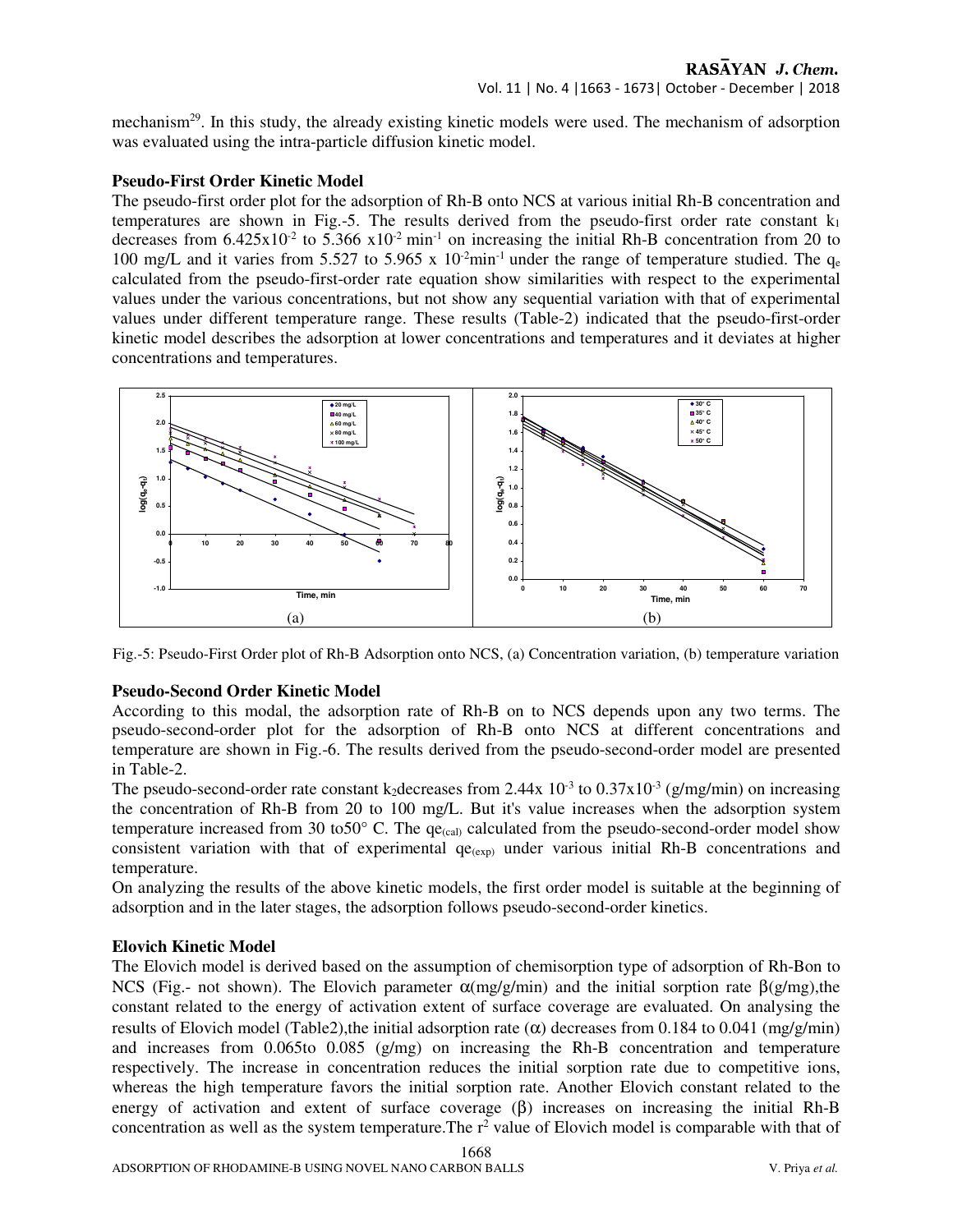first and second order kinetic model, which indicate the good degree of fitness of the Elovich model to the Rh-B/NCS adsorption system.



Fig.-6: Pseudo-Second Order plot of Rh-B Adsorption onto NCS, (a) Concentration Variation, (b) Temperature Variation

|                                           | Initial Rh-B Concentration, mg/L |                                    |        | Temperature, °C |        |        |        |        |        |
|-------------------------------------------|----------------------------------|------------------------------------|--------|-----------------|--------|--------|--------|--------|--------|
| Parameters                                | 20                               | 40                                 | 60     | 80              | 100    | 35     | 40     | 45     | 50     |
| $q_e exp.(mg/g)$                          | 19.68                            | 37.21                              | 53.14  | 66.52           | 79.13  | 54.00  | 55.20  | 55.92  | 56.33  |
|                                           |                                  | <b>Pseudo First Order Kinetics</b> |        |                 |        |        |        |        |        |
| $k_1 x 10^{-2}$ (min <sup>-1</sup> )      | 6.425                            | 5.965                              | 5.343  | 5.758           | 5.366  | 5.804  | 5.527  | 5.481  | 5.619  |
| $q_e$ cal $(mg/g)$                        | 21.99                            | 43.35                              | 58.22  | 84.66           | 97.23  | 59.29  | 53.49  | 49.29  | 45.39  |
| $r^2$                                     | 0.9778                           | 0.9669                             | 0.9964 | 0.9608          | 0.9622 | 0.9737 | 0.9846 | 0.9896 | 0.9922 |
| Pseudo Second Order Kinetics              |                                  |                                    |        |                 |        |        |        |        |        |
| $k_2 x 10^{-3}$                           |                                  |                                    |        |                 |        |        |        |        |        |
| (g/mg/min)                                | 2.44                             | 0.92                               | 0.56   | 0.37            | 0.31   | 1.035  | 1.259  | 1.468  | 1.773  |
| h                                         | 1.4229                           | 2.1409                             | 2.8003 | 3.1260          | 3.6900 | 3.4990 | 4.4623 | 5.5249 | 6.9252 |
| $q_e$ cal $(mg/g)$                        | 24.15                            | 48.31                              | 70.92  | 91.74           | 108.70 | 58.14  | 59.52  | 61.35  | 62.50  |
| $r^2$                                     | 0.994                            | 0.9933                             | 0.9895 | 0.9929          | 0.994  | 0.9958 | 0.998  | 0.9991 | 0.9997 |
| <b>Elovich Model</b>                      |                                  |                                    |        |                 |        |        |        |        |        |
| $\alpha$ (mg/g/min)                       | 0.184                            | 0.090                              | 0.061  | 0.048           | 0.041  | 0.065  | 0.070  | 0.076  | 0.083  |
| $\beta$ (g/mg)                            | 2.929                            | 4.415                              | 5.859  | 6.743           | 7.955  | 7.156  | 9.420  | 12.662 | 18.607 |
| $r^2$                                     | 0.9797                           | 0.9849                             | 0.9811 | 0.9886          | 0.9836 | 0.9848 | 0.981  | 0.9755 | 0.9738 |
| Intra Particle Diffusion Model (II step)  |                                  |                                    |        |                 |        |        |        |        |        |
| $k_{id}(mg/g/min^{1/2})$                  | 3.059                            | 5.993                              | 8.940  | 10.149          | 11.595 | 8.489  | 8.044  | 7.618  | 7.086  |
| $r^2$                                     | 0.9639                           | 0.9935                             | 0.9935 | 0.9958          | 0.9986 | 0.987  | 0.9705 | 0.9508 | 0.956  |
| Intra Particle Diffusion Model (III step) |                                  |                                    |        |                 |        |        |        |        |        |
| $k_{id}$ (mg/g/min <sup>1/2</sup> )       | 1.368                            | 3.002                              | 3.579  | 7.663           | 8.046  | 4.146  | 3.940  | 3.442  | 2.310  |
| $r^2$                                     | 0.9743                           | 0.9999                             | 0.9901 | 0.9985          | 0.9841 | 0.9968 | 0.9999 | 0.9927 | 0.9848 |

#### **Intraparticle Diffusion Model**

The intraparticle diffusion plot for Rh-B adsorption into NCS is shown in Fig.-7 and the results are given in Table-2. The plot shows multi linearity with the three different phases.This multi linearity in the plot indicates that there are more than one kinetic stage occurs in the Rh-B/NCS adsorption system<sup>27</sup>. The first linear and fastest process is correlated to the diffusion of Rh-B from the bulk of the solution towards the sorbent surface. The second portion is the intra-particle diffusion of dye molecules, which has moderate velocity and the third phase is the diffusion of Rh-B into the pores of NCS. After the third process, the adsorption attains an equilibrium stage<sup>27</sup>. The intra-particle diffusion rate constant  $k_{id}$  was evaluated for the second and third step and reported in the Table-2. (as the first step is the fastest and it is not considered).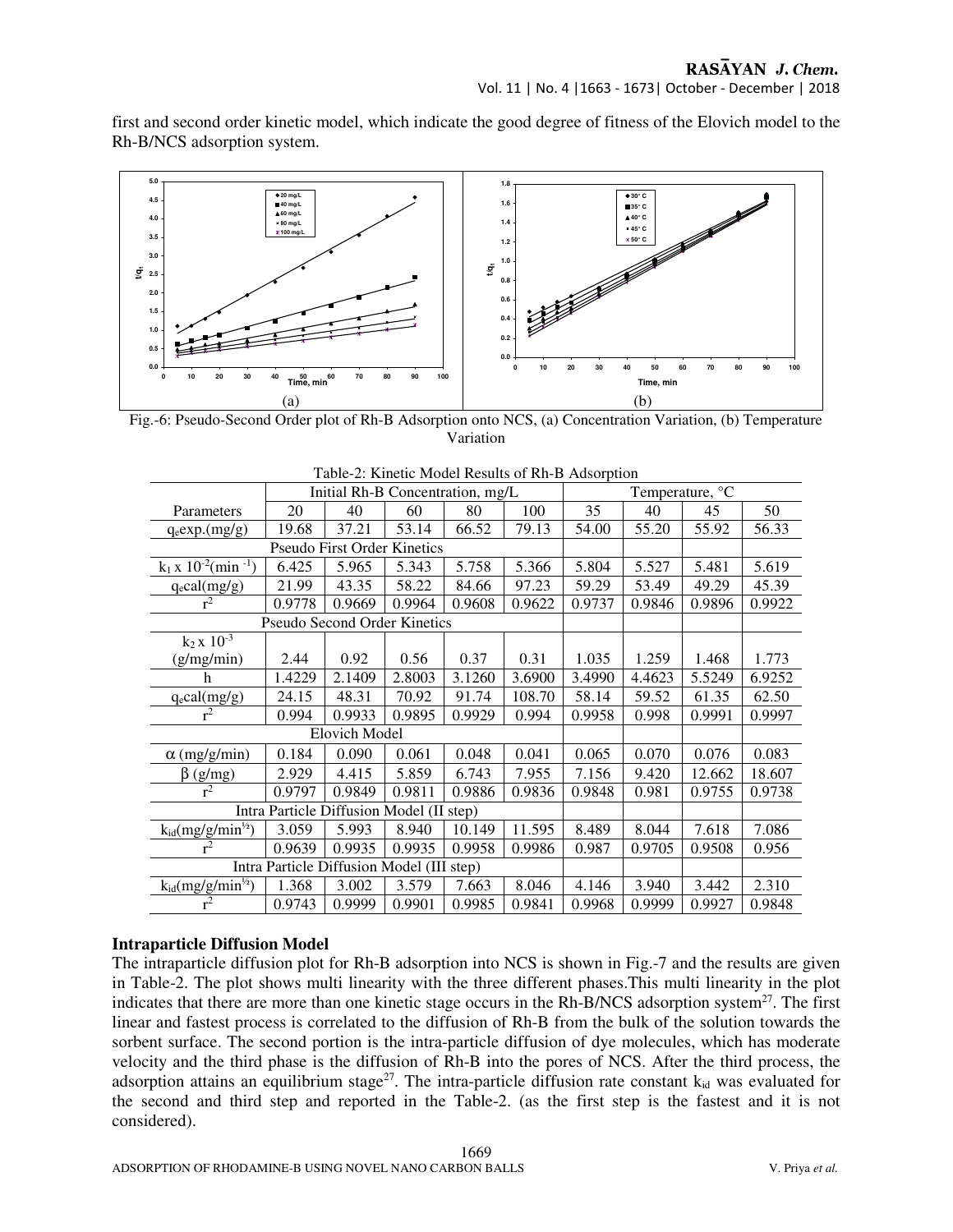#### RASAYAN J. Chem. Vol. 11 | No. 4 |1663 - 1673| October - December | 2018

The intra-particle diffusion plot indicated that the plot does not pass through the origin, hence it is assumed that intra-particle diffusion is not the sole rate-limiting step. The final stages are predominantly controlled by Intraparticle diffusion and initial stage it may be external mass transfer mechanism<sup>30</sup>.



Fig.-7: Intra-particle Diffusion plot of Rh-B adsorption onto NCS, (a) Concentration Variation, (b) Temperature Variation

# **Adsorption Isotherm Analysis**

The rate of change of adsorbed solute concentration with respect to the concentration of solute in the solution at a given temperature is called as adsorption isotherm. The results of adsorption isotherm give some insights into the nature of the surface, the interaction of the solute with the surface and adsorption mechanisms<sup>31</sup>. In this study, the adsorption data of Rh-B adsorption onto NCS was evaluated using Langmuir (1918) and Freundlich (1906) isotherm models<sup>24</sup>. The isotherm studies were performed at 30,35,40 and 45° C.

The Langmuir plot for Rh-B adsorption onto NCS is given in fig 8a and the results calculated from the slope and intercepts are presented in Table-3. The Langmuir monolayer capacity increases from 78.13 to 80.65 mg/g on increasing the system temperature from 30 to  $45^{\circ}$  C, which is comparable with the results reported by the previous researchers. Langmuir monolayer capacity  $(Q_0 \text{ mg/g})$  in the present study is comparable with the past results. The dimensionless equilibrium parameter  $R<sub>L</sub>$  ranged between 0 to 1.0indicates the favourability of adsorption under the given set of operating conditions.



Fig.-8: Isotherm plot of Rh-B Adsorption onto NCS, (a) Langmuir, (b) Freundlich

The Freundlich adsorption isotherm plot for the adsorption of Rh-B onto NCS is shown in Fig.-8b. The Freundlich isotherm equation is an empirical equation derived with an assumption of the sorption that involves heterogeneous system. There is a logarithmic decrease in the enthalpy of adsorption with an increase in the fraction of occupied sites if the adsorption obeys the Freundlich adsorption model.

The Freundlich constant  $k_f$  related to the quantity of dye adsorption for unit equilibrium concentration increased from 17.04 to 34.01 (mg<sup>1-1/n</sup> L<sup>1/n</sup> g<sup>-1</sup>) on increasing the solution temperature from 30 to 45<sup>o</sup>C.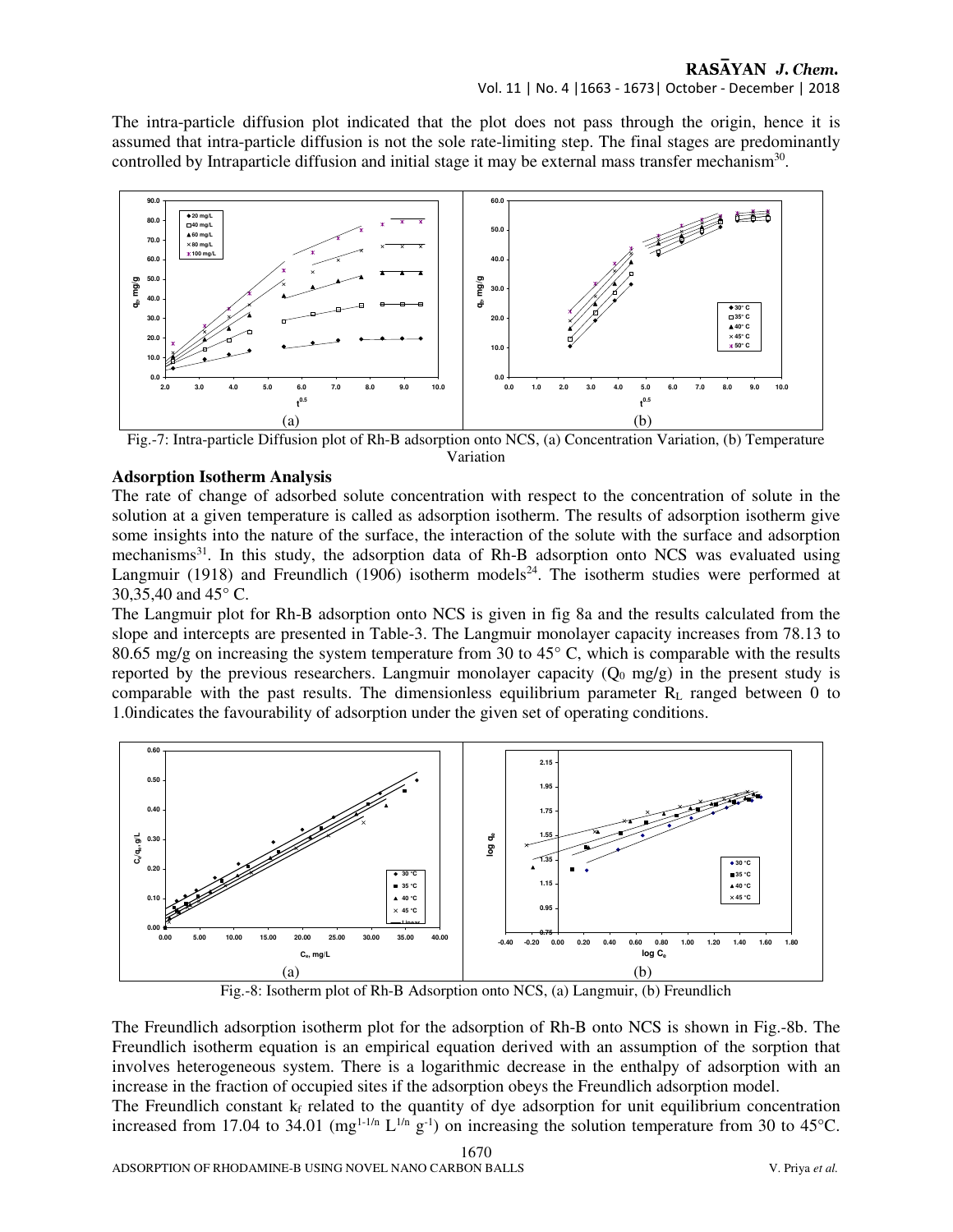#### Vol. 11 | No. 4 |1663 - 1673| October - December | 2018

Another constant 1/n related to the adsorption intensity of dye onto the adsorption intensity of dye onto the adsorbent or surface heterogeneity. If the value of 1/n is closer to zero (the value of n between 1 to 10), the adsorption becomes more and more heterogeneous. As observed from the Table-3, the constant n varied between 2.38 to 3.84, indicating the normal Langmuir type of adsorption involving more surface heterogeneity.

| Lable-5. Results of Isotherm prots for the Ausorphion of Rif-B onto NCS |                            |        |        |        |  |
|-------------------------------------------------------------------------|----------------------------|--------|--------|--------|--|
|                                                                         | Temperature <sup>o</sup> C |        |        |        |  |
| Parameters                                                              | 30                         | 35     | 40     | 45     |  |
| Langmuir isotherm                                                       |                            |        |        |        |  |
| $Q_0$ (mg/g)                                                            | 78.13                      | 78.74  | 79.37  | 80.65  |  |
| $b_L x 10^{-3} (L/mg)$                                                  | 0.2000                     | 0.3113 | 0.4145 | 0.6425 |  |
|                                                                         | 0.9749                     | 0.9885 | 0.99   | 0.9877 |  |
| Freundlich Isotherm                                                     |                            |        |        |        |  |
| n                                                                       | 2.38                       | 2.74   | 3.02   | 3.84   |  |
| $k_f$ (mg <sup>1-1/n</sup> L <sup>1/n</sup> g <sup>-1</sup> )           | 17.04                      | 22.22  | 26.06  | 34.01  |  |
|                                                                         | 0.9729                     | 0.9303 | 0.9466 | 0.9884 |  |

Table-3: Results of Isotherm plots for the Adsorption of Rh-B onto NCS

#### **Thermodynamics of Adsorption**

The thermodynamic parameters related to the adsorption are derived from the Van'tHoff plot as shown in fig 9 and the results are shown in table 4. The negative Gibbs free energy change for the adsorption of Rh-B into NCS indicates the favourability of adsorption. As the value of ∆G is more negative at higher temperature indicate that the adsorption of Rh-B is favored by high temperature.



Fig.-9: TD plot of Rh-B Adsorption onto NCS

The enthalpy change for the adsorption is positive; indicate that the adsorption of Rh-B into the NCS surface absorbs energy. The endothermic nature substantiates the chemisorption type of adsorption for Rh-B into NCS surface. Another thermodynamic parameter ∆S,the entropy change decreases on increasing the temperature. At higher temperature, the extent of Rh-B adsorption is more, hence the randomness decreases.

| Temperature, <sup>o</sup> C | $\Delta G$ , kJ/mol | $\Delta H$ , kJ/mol | $\Delta S$ , J/K/mol |  |
|-----------------------------|---------------------|---------------------|----------------------|--|
| 30                          | $-4.471$            |                     |                      |  |
| 35                          | $-5.742$            | 47.757              | 173.04               |  |
| 40                          | $-6.634$            |                     |                      |  |
|                             | $-7.039$            |                     |                      |  |
|                             |                     |                     |                      |  |

Table-4: Thermodynamic Results of Rh-B Adsorption NCS

# **CONCLUSION**

The study demonstrates that NCS is an effective adsorbent for the removal of Rh-B from its aqueous solution. The adsorbent NCS is capable of removing Rh-B at the maximum of 79.13 mg/g at an initial

1671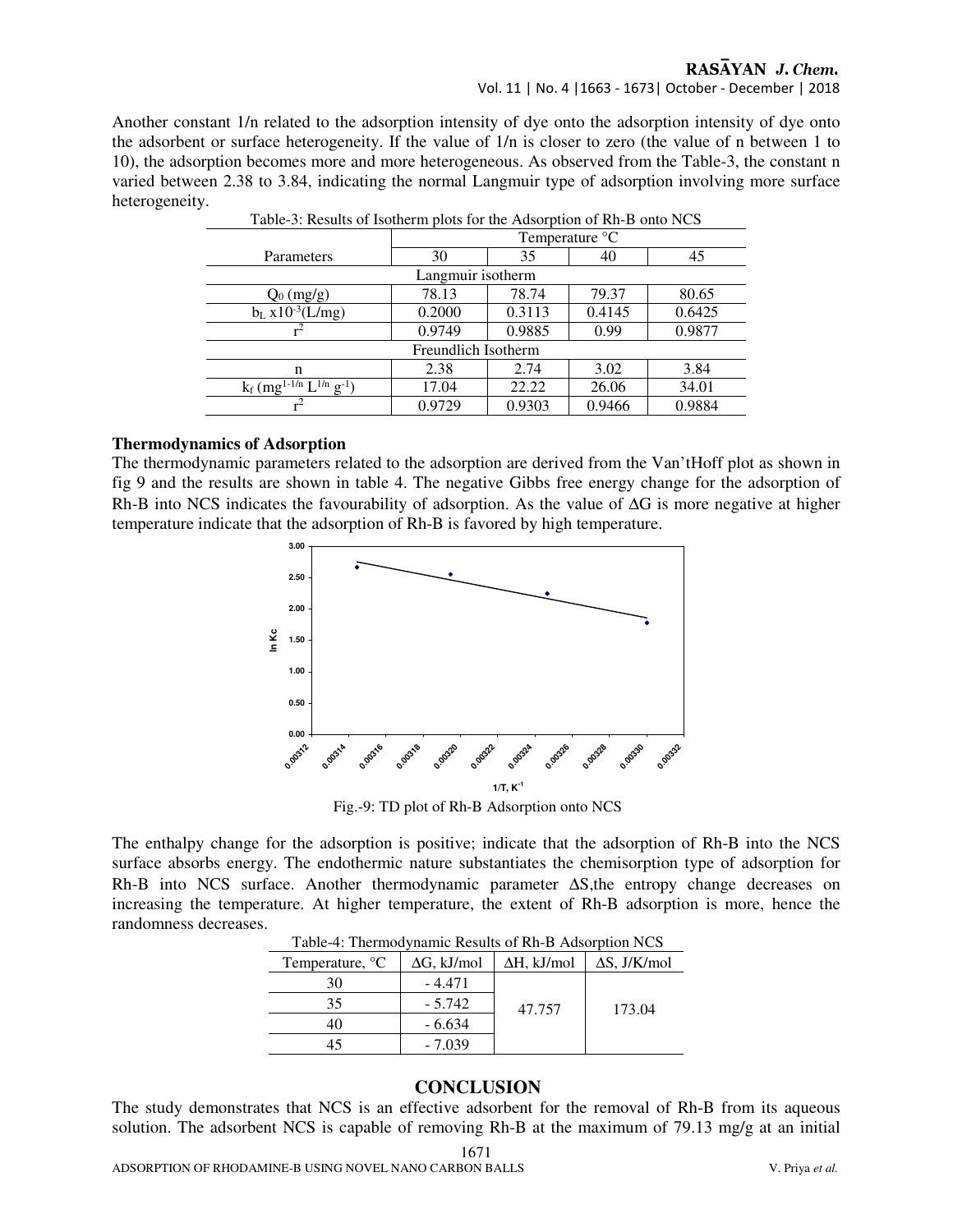Vol. 11 | No. 4 |1663 - 1673| October - December | 2018

Rh-B concentration of 100mg/L. The adsorption is strongly dependent on solution pH and the kinetic studies proved that the adsorption follows pseudo-first order at the initial stages and second order during the later stages of adsorption. The maximum Langmuir monolayer capacity is 80.65 mg/g, which is comparable with other adsorbents reported in the past. The thermodynamic studies indicate the spontaneous, endothermic and decreased randomness of Rh-B adsorption.

#### **REFERENCES**

- 1. L. da Silva Leite, B. de Souza Maselli, G. de AragaoUmbuzeiro and R.F. PupoNogueira, *Chemosphere*, **148**, 511 (2016), **DOI:** 10.1016/j.chemosphere.2016.01.053.
- 2. H. Altaher, T.E. Khalil and R. Abubeah, *Color Technol*., **130**, 205 (2014), **DOI:** 10.1111/cote.12086.
- 3. Y.H. Magdy and H. Altaher, *J. Environ. Chem. Eng*., **6**, 834 (2018), **DOI:**10.1016/j.jece.2018.01.009.
- 4. N.H. Hsu, S.L. Wang, Y.H. Liao, S.T. Huang, Y.M. Tzou and Y.M. Huang, *J. Hazard. Mater*.,**171**, 1066 (2009), **DOI:** 10.1016/j.jhazmat.2009.06.112.
- 5. S.B. Jadhav and R.S. Singhal, *Int. Biodeterior. Biodegrad*., **85**, 271(2013), **DOI:** 10.1016/j.ibiod.2013.08.009.
- 6. M. Dastkhoon, M. Ghaedi, A. Asfaram, A. Goudarzi, S.M. Mohammadi and S. Wang, *Ultrason. Sonochem*.,**37**, 94 (2017), **DOI:** 10.1016/j.ultsonch.2016.11.025.
- 7. G. Moussavi and R. Khosravi, *Chem. Eng. Res. Des*., **89**, 2182 (2011), **DOI:** 10.1016/j.cherd.2010.11.024.
- 8. W.R.P. Barros, J.R. Steter, M.R.V. Lanza and A.J. Motheo, *Electrochim. Acta*.,**143**, 180 (2014), **DOI:** 10.1016/j.electacta.2014.07.141.
- 9. N.A. Dahlan and S.L. Ng, J. Pushpamalar, *J. Appl. Polym. Sci*., **134** (2017), **DOI**: 10.1002/app.44271.
- 10. A.P. Abbott, O. Alaysuy, A.P.M. Antunes and A.C. Douglas, *J. ACS Sustain. Chem*. *Eng*., **3**, 1241 (2015), **DOI:** 10.1021/acssuschemeng.5b00226.
- 11. G. Huang, W. Wang and G. Liu, *J. Environ. Manage*.,**157**, 297 (2015), **DOI:** 10.1016/j.jenvman.2015.04.031.
- 12. R.R. Krishni, K.Y. Foo and B.H. Hameed, *Desalin*. *Water Treat*.,**52**, 6096 (2014).
- 13. M.T. Yagub, T.K. Sen, S. Afroze and H.M. Ang, *Adv. Colloid Interface Sci*.,**209**, 172 (2014), **DOI:**10.1016/j.cis.2014.04.002.
- 14. F.I. Vacchi, P.C. Von der Ohe, A.F. de Albuquerque, J.A.S. de Vendemiatti, C.C.J. Azevedo, J.G. Honório, B.F. da Silva, M.V.B. Zanoni, T.B. Henry, A.J. Nogueira and G.A. de Umbuzeiro, *Chemosphere*, **156**, 95 (2016).
- 15. K. Ravindhranath and M. Ramamoorty, *Rasayan J. Chem*., **10(3)**, 716 (2017), **DOI:** 10.7324/RJC.2017.1031762
- 16. S. Deng, Q. Zhou, G. Yu, J. Huang and Q. Fan, *Water Res*., **45**, 1774 (2011), **DOI:** 10.1016/j.watres.2010.11.029.
- 17. H. L. Yadav and A.Jamal, *Rasayan J. Chem*., **10(3)**, 1062 (2017), **DOI:**10.7324/RJC.2017.1031775.
- 18. I. Fatimah, B.N. Huda, I.L. Yusuf and B. Hartono, *Rasayan J. Chem*, **11 (3)**, 1166 (2018), **DOI:**10.31788/RJC.2018.1134021.
- 19. H. JogaRao, P. King and Y. Prasanna Kumar, *Rasayan J. Chem*, **11(3)**, 1376 (2018), **DOI:** 10.31788/RJC.2018.1134035.
- 20. S. Singh, V.C. Srivastava and I.D. Mall, *J. Phys. Chem. C*, **117**, 15229 (2013), **DOI:** 10.1021/ie4042005.
- 21. A. Ahmad, S.H. Mohd-Setapar, C.S. Chuong, A. Khatoon, W.A. Wani, R. Kumar and M. Rafatullah, *RSC Adv*.,**5**, 30801 (2015), **DOI:**10.1039/C4RA16959J.
- 22. R. Drissi and C. Mouats, *Rasayan J. Chem*, **11(3)**, 1126 (2018), **DOI:**10.31788/RJC.2018.1132081.
- 23. B. Murugesan, A. Sivakumar, A. Loganathan and P. Sivakumar, *J. Taiwan Inst. Chem. Eng*., **71**, 364 (2017), **DOI:**10.1016/j.jtice.2016.11.020.
- 24. P. Sivakumar and P.**N.**Palanisamy, *Rasayan J. Chem*., **1(4)**, 871 (2008)
- 25. L.D.T. Prola, E. Acayanka, E.C. Lima, C.S. Umpierres, J.C.P. Vaghetti, W.O. Santos, S. Laminsi and P. Djifon, *Ind. Crop Prod*., **46**, 328 (2013).